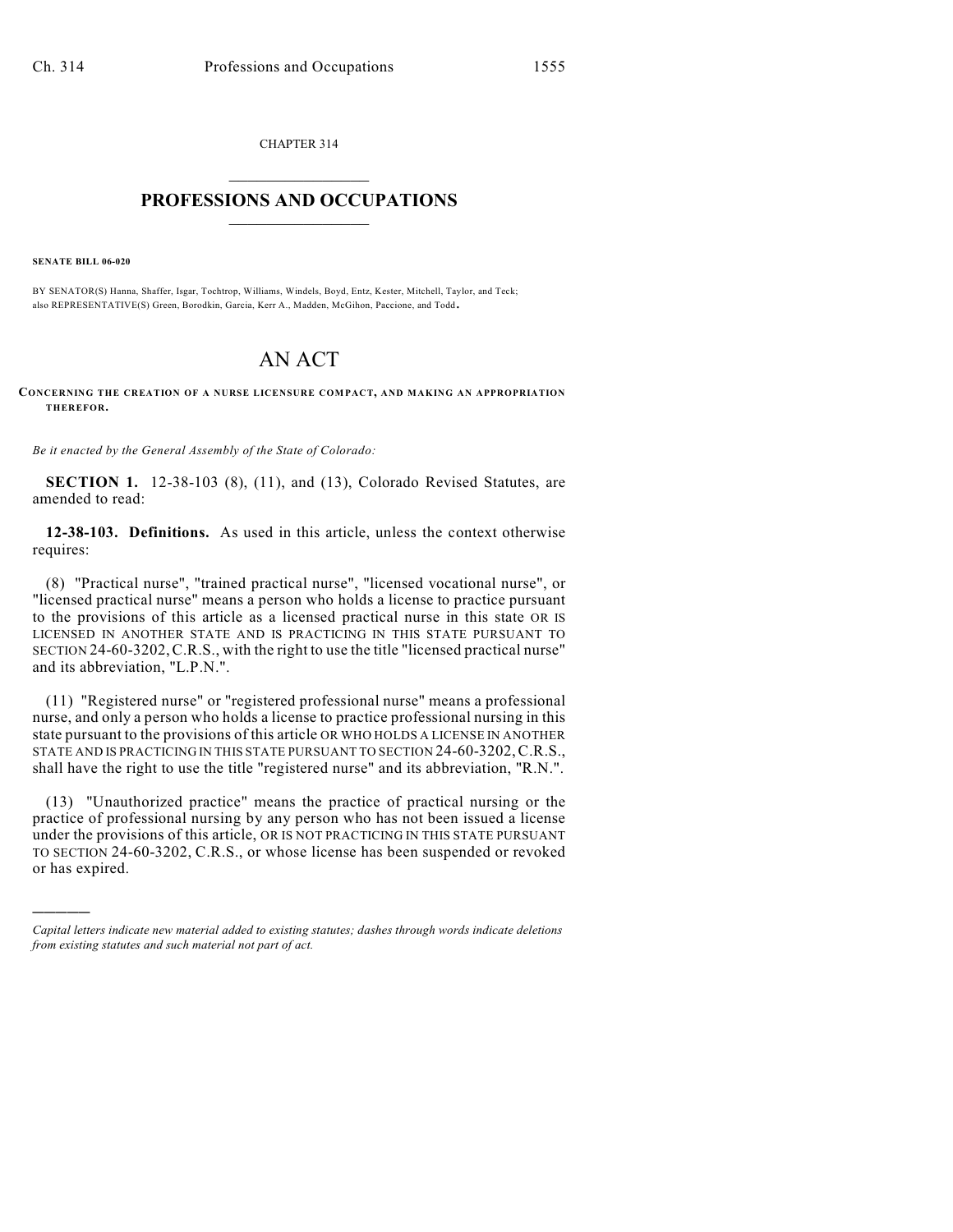**SECTION 2.** 12-38-108, Colorado Revised Statutes, is amended BY THE ADDITION OF A NEW SUBSECTION to read:

**12-38-108. Powers and duties of the board.** (4) THE BOARD SHALL ADMINISTER THE PROVISIONS OF THE NURSE LICENSURE COMPACT PURSUANT TO SECTION 24-60-3202, C.R.S. BEFORE RECOGNIZING A NURSE LICENSE FROM ANOTHER STATE THAT IS PARTY TO THE NURSE LICENSURE COMPACT, THE BOARD SHALL DETERMINE THAT SUCH STATE'S QUALIFICATIONS FOR A NURSING LICENSE ARE SUBSTANTIALLY EQUIVALENT TO OR MORE STRINGENT THAN THE MINIMUM QUALIFICATIONS FOR ISSUANCE OF A COLORADO LICENSE UNDER THIS ARTICLE.

**SECTION 3.** Article 60 of title 24, Colorado Revised Statutes, is amended BY THE ADDITION OF A NEW PART to read:

## PART 32 NURSE LICENSURE COMPACT

**24-60-3201. Short title.** THIS PART 32 SHALL BE KNOWN AND MAY BE CITED AS THE "NURSE LICENSURE COMPACT".

**24-60-3202. Compact approved and ratified.** THE GENERAL ASSEMBLY HEREBY APPROVES AND RATIFIES AND THE GOVERNOR SHALL ENTER INTO A COMPACT ON BEHALF OF THE STATE OF COLORADO WITH ANY OF THE UNITED STATES OR OTHER JURISDICTIONS LEGALLY JOINING THEREIN IN THE FORM AS SUBSTANTIALLY FOLLOWS:

# **ARTICLE I Declaration and Purpose**

a. THE PARTY STATES FIND THAT:

1. THE HEALTH AND SAFETY OF THE PUBLIC ARE AFFECTED BY THE DEGREE OF COMPLIANCE WITH AND THE EFFECTIVENESS OF ENFORCEMENT ACTIVITIES RELATED TO STATE NURSE LICENSURE LAWS;

2. VIOLATIONS OF NURSE LICENSURE AND OTHER LAWS REGULATING THE PRACTICE OF NURSING MAY RESULT IN INJURY OR HARM TO THE PUBLIC;

3. THE EXPANDED MOBILITY OF NURSES AND THE USE OF ADVANCED COMMUNICATION TECHNOLOGIES AS PART OF OUR NATION'S HEALTHCARE DELIVERY SYSTEM REQUIRE GREATER COORDINATION AND COOPERATION AMONG STATES IN THE AREAS OF NURSE LICENSURE AND REGULATION;

4. NEW PRACTICE MODALITIES AND TECHNOLOGY MAKE COMPLIANCE WITH INDIVIDUAL STATE NURSE LICENSURE LAWS DIFFICULT AND COMPLEX;

5. THE CURRENT SYSTEM OF DUPLICATIVE LICENSURE FOR NURSES PRACTICING IN MULTIPLE STATES IS CUMBERSOME AND REDUNDANT TO BOTH NURSES AND STATES.

b. THE GENERAL PURPOSES OF THIS COMPACT ARE TO: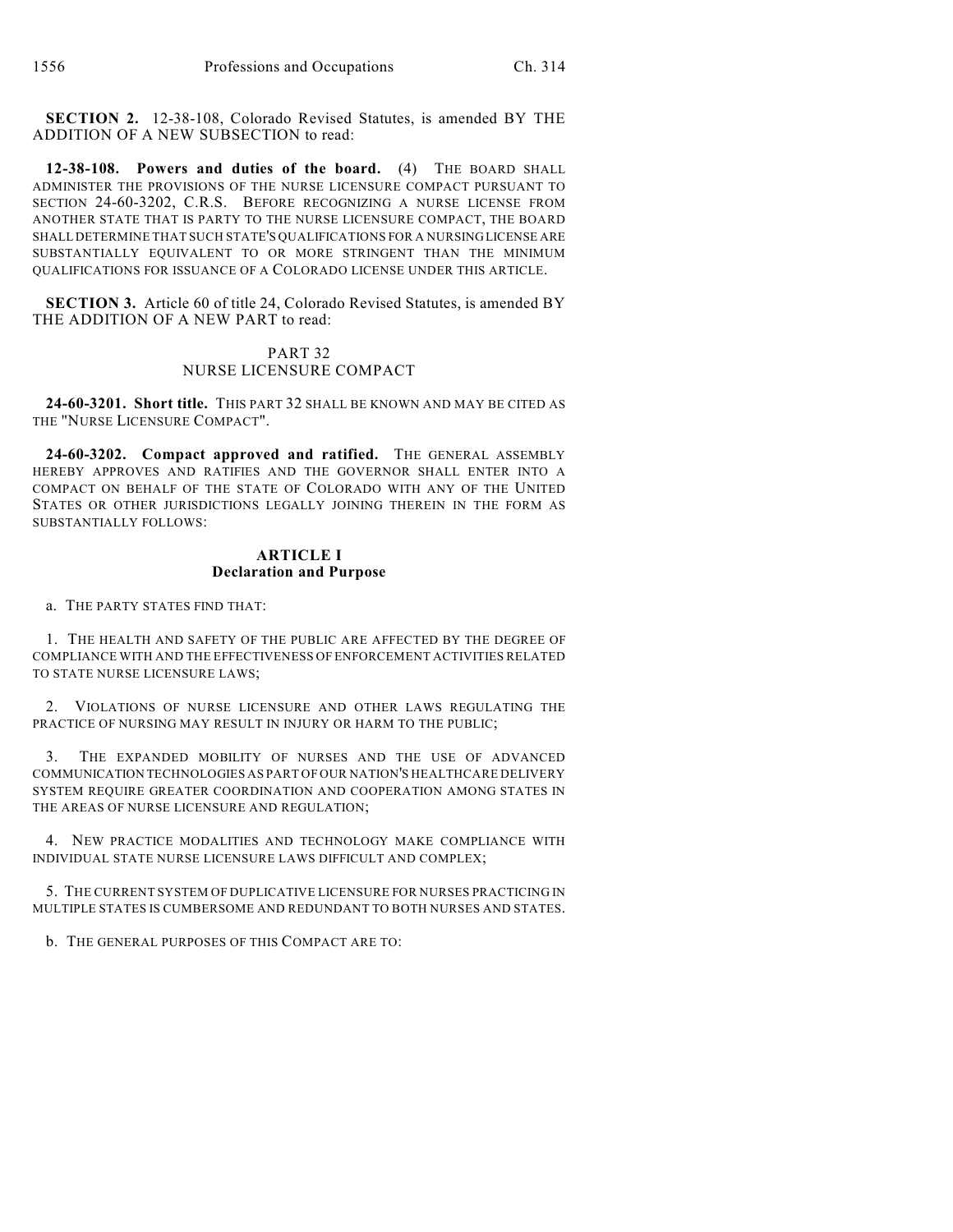1. FACILITATE THE STATES' RESPONSIBILITY TO PROTECT THE PUBLIC'S HEALTH AND SAFETY;

2. ENSURE AND ENCOURAGE THE COOPERATION OF PARTY STATES IN THE AREAS OF NURSE LICENSURE AND REGULATION;

3. FACILITATE THE EXCHANGE OF INFORMATION BETWEEN PARTY STATES IN THE AREAS OF NURSE REGULATION, INVESTIGATION, AND ADVERSE ACTIONS;

4. PROMOTE COMPLIANCE WITH THE LAWS GOVERNING THE PRACTICE OF NURSING IN EACH JURISDICTION;

5. INVEST ALL PARTY STATES WITH THE AUTHORITY TO HOLD A NURSE ACCOUNTABLE FOR MEETING ALL STATE PRACTICE LAWS IN THE STATE IN WHICH THE PATIENT IS LOCATED AT THE TIME CARE IS RENDERED THROUGH THE MUTUAL RECOGNITION OF PARTY STATE LICENSES.

## **ARTICLE II Definitions**

AS USED IN THIS COMPACT:

a. "ADVERSE ACTION" MEANS A HOME OR REMOTE STATE ACTION.

b. "ALTERNATIVE PROGRAM" MEANS A VOLUNTARY, NONDISCIPLINARY MONITORING PROGRAM APPROVED BY A NURSE LICENSING BOARD.

c. "COORDINATED LICENSURE INFORMATION SYSTEM" MEANS AN INTEGRATED PROCESS FOR COLLECTING, STORING, AND SHARING INFORMATION ON NURSE LICENSURE AND ENFORCEMENT ACTIVITIES RELATED TO NURSE LICENSURE LAWS, WHICH IS ADMINISTERED BY A NONPROFIT ORGANIZATION COMPOSED OF AND CONTROLLED BY STATE NURSE LICENSING BOARDS.

d. "CURRENT SIGNIFICANT INVESTIGATIVE INFORMATION" MEANS:

1. INVESTIGATIVE INFORMATION THAT A LICENSING BOARD, AFTER A PRELIMINARY INQUIRY THAT INCLUDES NOTIFICATION AND AN OPPORTUNITY FOR THE NURSE TO RESPOND IF REQUIRED BY STATE LAW, HAS REASON TO BELIEVE IS NOT GROUNDLESS AND, IF PROVED TRUE, WOULD INDICATE MORE THAN A MINOR INFRACTION; OR

2. INVESTIGATIVE INFORMATION THAT INDICATES THAT THE NURSE REPRESENTS AN IMMEDIATE THREAT TO PUBLIC HEALTH AND SAFETY REGARDLESS OF WHETHER THE NURSE HAS BEEN NOTIFIED AND HAD AN OPPORTUNITY TO RESPOND.

e. "HOME STATE" MEANS THE PARTY STATE THAT IS THE NURSE'S PRIMARY STATE OF RESIDENCE.

f. "HOME STATE ACTION" MEANS ANY ADMINISTRATIVE, CIVIL, EQUITABLE, OR CRIMINAL ACTION PERMITTED BY THE HOME STATE'S LAWS THAT IS IMPOSED ON A NURSE BY THE HOME STATE'S LICENSING BOARD OR OTHER AUTHORITY INCLUDING ACTIONS AGAINST AN INDIVIDUAL'S LICENSE SUCH AS: REVOCATION, SUSPENSION,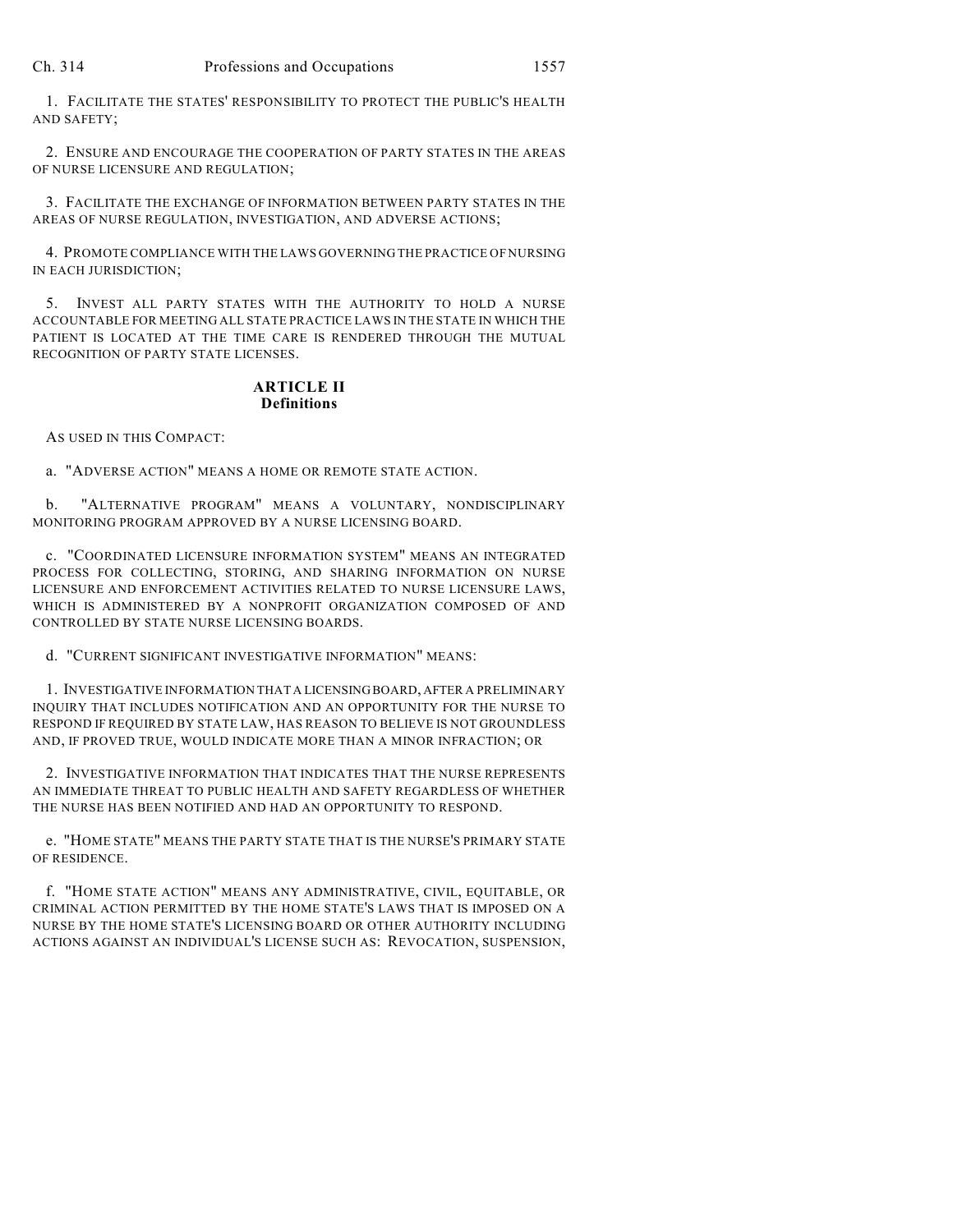PROBATION, OR ANY OTHER ACTION THAT AFFECTS A NURSE'S AUTHORIZATION TO PRACTICE.

g. "LICENSING BOARD" MEANS A PARTY STATE'S REGULATORY BODY RESPONSIBLE FOR ISSUING NURSE LICENSES.

h. "MULTISTATE LICENSURE PRIVILEGE" MEANS CURRENT, OFFICIAL AUTHORITY FROM A REMOTE STATE PERMITTING THE PRACTICE OF NURSING AS EITHER A REGISTERED NURSE OR A LICENSED PRACTICAL/VOCATIONAL NURSE IN SUCH PARTY STATE. ALL PARTY STATES HAVE THE AUTHORITY, IN ACCORDANCE WITH EXISTING STATE DUE PROCESS LAW, TO TAKE ACTIONS AGAINST THE NURSE'S PRIVILEGE SUCH AS: REVOCATION, SUSPENSION, PROBATION, OR ANY OTHER ACTION THAT AFFECTS A NURSE'S AUTHORIZATION TO PRACTICE.

i. "NURSE" MEANS A REGISTERED NURSE OR LICENSED PRACTICAL/VOCATIONAL NURSE, AS THOSE TERMS ARE DEFINED BY EACH PARTY'S STATE PRACTICE LAWS.

j. "PARTY STATE" MEANS ANY STATE THAT HAS ADOPTED THIS COMPACT.

k. "REMOTE STATE" MEANS A PARTY STATE, OTHER THAN THE HOME STATE:

1. WHERE THE PATIENT IS LOCATED AT THE TIME NURSING CARE IS PROVIDED; OR

2. IN THE CASE OF THE PRACTICE OF NURSING NOT INVOLVING A PATIENT, IN SUCH PARTY STATE WHERE THE RECIPIENT OF NURSING PRACTICE IS LOCATED.

l. "REMOTE STATE ACTION" MEANS:

1. ANY ADMINISTRATIVE, CIVIL, EQUITABLE, OR CRIMINAL ACTION PERMITTED BY A REMOTE STATE'S LAWS THAT IS IMPOSED ON A NURSE BY THE REMOTE STATE'S LICENSING BOARD OR OTHER AUTHORITY, INCLUDING ACTIONS AGAINST AN INDIVIDUAL'S MULTISTATE LICENSURE PRIVILEGE TO PRACTICE IN THE REMOTE STATE; AND

2. CEASE AND DESIST AND OTHER INJUNCTIVE OR EQUITABLE ORDERS ISSUED BY REMOTE STATES OR THE LICENSING BOARDS THEREOF.

m. "STATE" MEANS A STATE, TERRITORY, OR POSSESSION OF THE UNITED STATES, THE DISTRICT OF COLUMBIA, OR THE COMMONWEALTH OF PUERTO RICO.

n. "STATE PRACTICE LAWS" MEANS THOSE INDIVIDUAL PARTY'S STATE LAWS AND REGULATIONS THAT GOVERN THE PRACTICE OF NURSING, DEFINE THE SCOPE OF NURSING PRACTICE, AND CREATE THE METHODS AND GROUNDS FOR IMPOSING DISCIPLINE.

o. "STATE PRACTICE LAWS" DOES NOT INCLUDE THE INITIAL QUALIFICATIONS FOR LICENSURE OR REQUIREMENTS NECESSARY TO OBTAIN AND RETAIN A LICENSE, EXCEPT FOR QUALIFICATIONS OR REQUIREMENTS OF THE HOME STATE.

# **ARTICLE III General Provisions and Jurisdiction**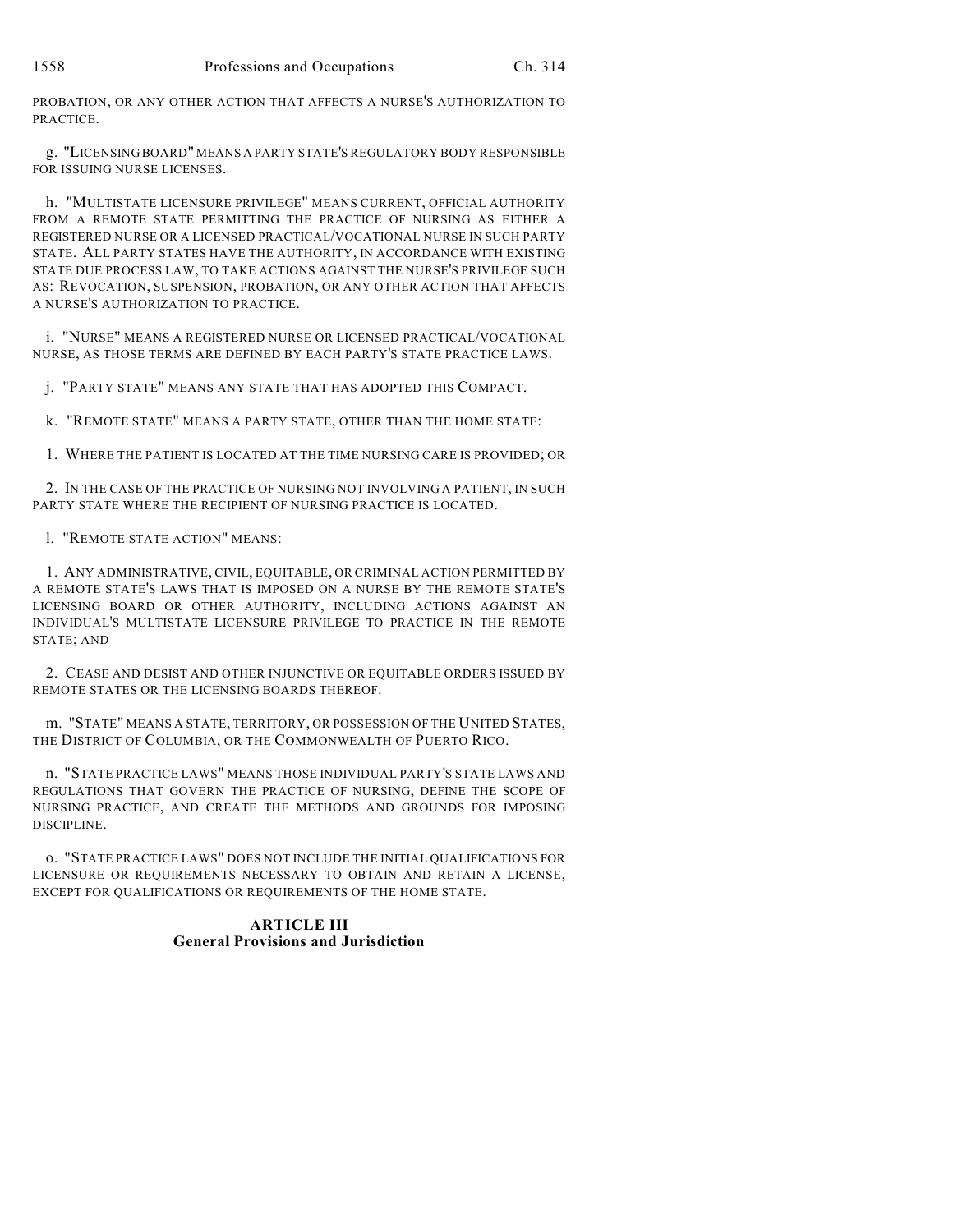a. A LICENSE TO PRACTICE REGISTERED NURSING ISSUED BY A HOME STATE TO A RESIDENT IN THAT STATE WILL BE RECOGNIZED BY EACH PARTY STATE AS AUTHORIZING A MULTISTATE LICENSURE PRIVILEGE TO PRACTICE AS A REGISTERED NURSE IN SUCH PARTY STATE. A LICENSE TO PRACTICE LICENSED PRACTICAL/VOCATIONAL NURSING ISSUED BY A HOME STATE TO A RESIDENT IN THAT STATE WILL BE RECOGNIZED BY EACH PARTY STATE AS AUTHORIZING A MULTISTATE LICENSURE PRIVILEGE TO PRACTICE AS A LICENSED PRACTICAL/VOCATIONAL NURSE IN SUCH PARTY STATE. IN ORDER TO OBTAIN OR RETAIN A LICENSE, AN APPLICANT MUST MEET THE HOME STATE'S QUALIFICATIONS FOR LICENSURE AND LICENSE RENEWAL AS WELL AS ALL OTHER APPLICABLE STATE LAWS.

b. PARTY STATES MAY, IN ACCORDANCE WITH STATE DUE PROCESS LAWS, LIMIT OR REVOKE THE MULTISTATE LICENSURE PRIVILEGE OF ANY NURSE TO PRACTICE IN THEIR STATE AND MAY TAKE ANY OTHER ACTIONS UNDER THEIR APPLICABLE STATE LAWS NECESSARY TO PROTECT THE HEALTH AND SAFETY OF THEIR CITIZENS. IF A PARTY STATE TAKES SUCH ACTION, IT SHALL PROMPTLY NOTIFY THE ADMINISTRATOR OF THE COORDINATED LICENSURE INFORMATION SYSTEM. THE ADMINISTRATOR OF THE COORDINATED LICENSURE INFORMATION SYSTEM SHALL PROMPTLY NOTIFY THE HOME STATE OF ANY SUCH ACTIONS BY REMOTE STATES.

c. EVERY NURSE PRACTICING IN A PARTY STATE MUST COMPLY WITH THE STATE PRACTICE LAWS OF THE STATE IN WHICH THE PATIENT IS LOCATED AT THE TIME CARE IS RENDERED. IN ADDITION, THE PRACTICE OF NURSING IS NOT LIMITED TO PATIENT CARE, BUT SHALL INCLUDE ALL NURSING PRACTICE AS DEFINED BY THE STATE PRACTICE LAWS OF A PARTY STATE. THE PRACTICE OF NURSING WILL SUBJECT A NURSE TO THE JURISDICTION OF THE NURSE LICENSING BOARD AND THE COURTS, AS WELL AS THE LAWS, IN THAT PARTY STATE.

d. THIS COMPACT DOES NOT AFFECT ADDITIONAL REQUIREMENTS IMPOSED BY STATES FOR ADVANCED PRACTICE REGISTERED NURSING. HOWEVER, A MULTISTATE LICENSURE PRIVILEGE TO PRACTICE REGISTERED NURSING GRANTED BY A PARTY STATE SHALL BE RECOGNIZED BY OTHER PARTY STATES AS A LICENSE TO PRACTICE REGISTERED NURSING IF ONE IS REQUIRED BY STATE LAW AS A PRECONDITION FOR QUALIFYING FOR ADVANCED PRACTICE REGISTERED NURSE AUTHORIZATION.

e. INDIVIDUALS NOT RESIDING IN A PARTY STATE SHALL CONTINUE TO BE ABLE TO APPLY FOR NURSE LICENSURE AS PROVIDED FOR UNDER THE LAWS OF EACH PARTY STATE. HOWEVER, THE LICENSE GRANTED TO THESE INDIVIDUALS WILL NOT BE RECOGNIZED AS GRANTING THE PRIVILEGE TO PRACTICE NURSING IN ANY OTHER PARTY STATE UNLESS EXPLICITLY AGREED TO BY THAT PARTY STATE.

#### **ARTICLE IV Applications for Licensure in a Party State**

a. UPON APPLICATION FOR A LICENSE, THE LICENSING BOARD IN A PARTY STATE SHALL ASCERTAIN, THROUGH THE COORDINATED LICENSURE INFORMATION SYSTEM, WHETHER THE APPLICANT HAS EVER HELD, OR IS THE HOLDER OF, A LICENSE ISSUED BY ANY OTHER STATE, WHETHER THERE ARE ANY RESTRICTIONS ON THE MULTISTATE LICENSURE PRIVILEGE, AND WHETHER ANY OTHER ADVERSE ACTION BY ANY STATE HAS BEEN TAKEN AGAINST THE LICENSE.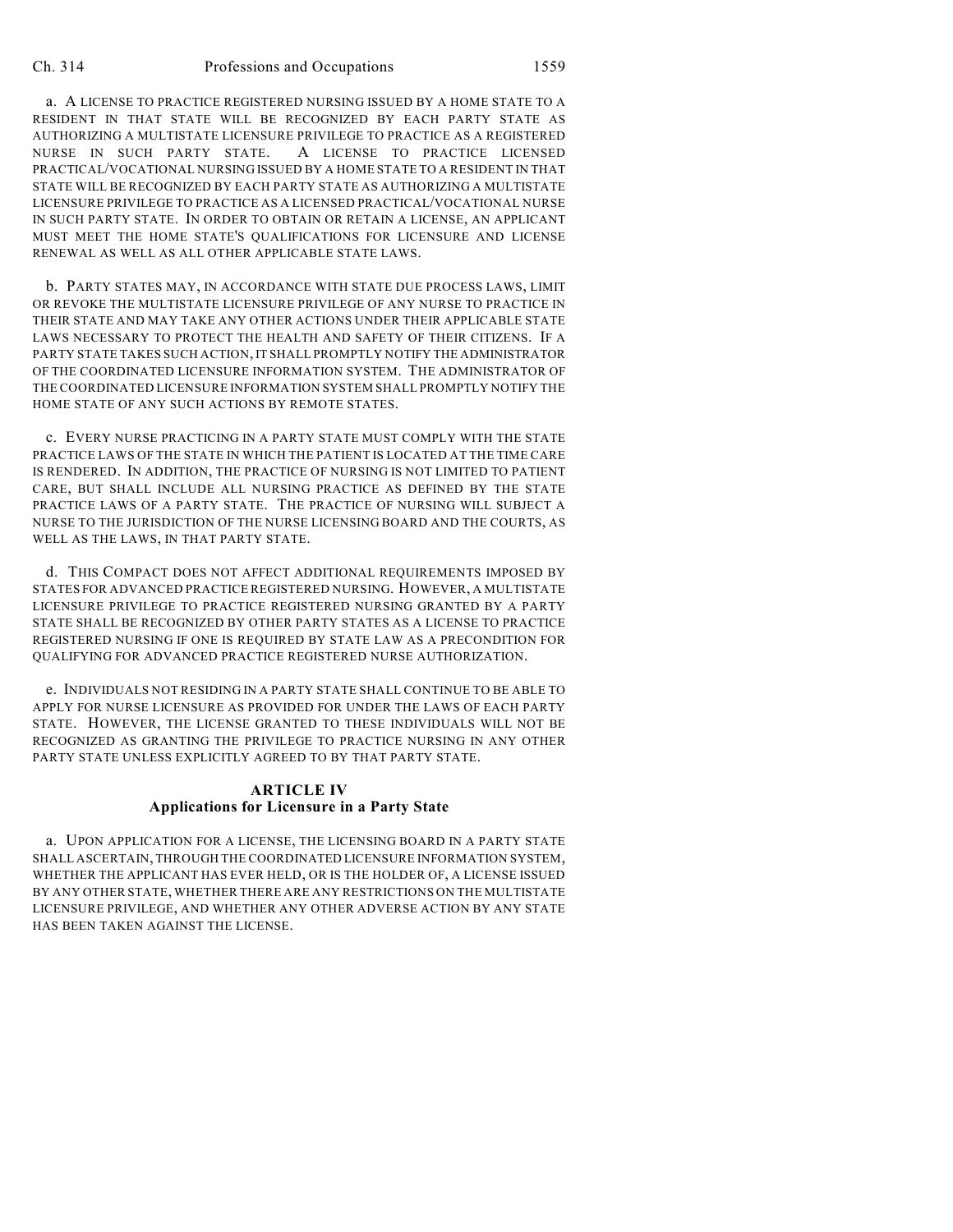b. A NURSE IN A PARTY STATE SHALL HOLD LICENSURE IN ONLY ONE PARTY STATE AT A TIME, ISSUED BY THE HOME STATE.

c. A NURSE WHO INTENDS TO CHANGE PRIMARY STATE OF RESIDENCE MAY APPLY FOR LICENSURE IN THE NEW HOME STATE IN ADVANCE OF SUCH CHANGE. HOWEVER, NEW LICENSES WILL NOT BE ISSUED BY A PARTY STATE UNTIL AFTER A NURSE PROVIDES EVIDENCE OF CHANGE IN PRIMARY STATE OF RESIDENCE SATISFACTORY TO THE NEW HOME STATE'S LICENSING BOARD.

d. WHEN A NURSE CHANGES PRIMARY STATE OF RESIDENCE BY:

1. MOVING BETWEEN TWO PARTY STATES, AND OBTAINS A LICENSE FROM THE NEW HOME STATE, THE LICENSE FROM THE FORMER HOME STATE IS NO LONGER VALID;

2. MOVING FROM A NONPARTY STATE TO A PARTY STATE, AND OBTAINS A LICENSE FROM THE NEW HOME STATE, THE INDIVIDUAL STATE LICENSE ISSUED BY THE NONPARTY STATE IS NOT AFFECTED AND WILL REMAIN IN FULL FORCE IF SO PROVIDED BY THE LAWS OF THE NONPARTY STATE;

3. MOVING FROM A PARTY STATE TO A NONPARTY STATE, THE LICENSE ISSUED BY THE PRIOR HOME STATE CONVERTS TO AN INDIVIDUAL STATE LICENSE, VALID ONLY IN THE FORMER HOME STATE, WITHOUT THE MULTISTATE LICENSURE PRIVILEGE TO PRACTICE IN OTHER PARTY STATES.

#### **ARTICLE V Adverse Actions**

IN ADDITION TO THE GENERAL PROVISIONS DESCRIBED IN ARTICLE III, THE FOLLOWING PROVISIONS APPLY:

a. THE LICENSING BOARD OF A REMOTE STATE SHALL PROMPTLY REPORT TO THE ADMINISTRATOR OF THE COORDINATED LICENSURE INFORMATION SYSTEM ANY REMOTE STATE ACTIONS, INCLUDING THE FACTUAL AND LEGAL BASIS FOR SUCH ACTION, IF KNOWN. THE LICENSING BOARD OF A REMOTE STATE SHALL ALSO PROMPTLY REPORT ANY SIGNIFICANT CURRENT INVESTIGATIVE INFORMATION YET TO RESULT IN A REMOTE STATE ACTION. THE ADMINISTRATOR OF THE COORDINATED LICENSURE INFORMATION SYSTEM SHALL PROMPTLY NOTIFY THE HOME STATE OF ANY SUCH REPORTS.

b. THE LICENSING BOARD OF A PARTY STATE SHALL HAVE THE AUTHORITY TO COMPLETE ANY PENDING INVESTIGATIONS FOR A NURSE WHO CHANGES PRIMARY STATE OF RESIDENCE DURING THE COURSE OF SUCH INVESTIGATIONS. IT SHALL ALSO HAVE THE AUTHORITY TO TAKE APPROPRIATE ACTION AND SHALL PROMPTLY REPORT THE CONCLUSIONS OF SUCH INVESTIGATIONS TO THE ADMINISTRATOR OF THE COORDINATED LICENSURE INFORMATION SYSTEM. THE ADMINISTRATOR OF THE COORDINATED LICENSURE INFORMATION SYSTEM SHALL PROMPTLY NOTIFY THE NEW HOME STATE OF ANY SUCH ACTIONS.

c. A REMOTE STATE MAY TAKE ADVERSE ACTION AFFECTING THE MULTISTATE LICENSURE PRIVILEGE TO PRACTICE WITHIN THAT PARTY STATE. HOWEVER, ONLY THE HOME STATE SHALL HAVE THE POWER TO IMPOSE ADVERSE ACTION AGAINST THE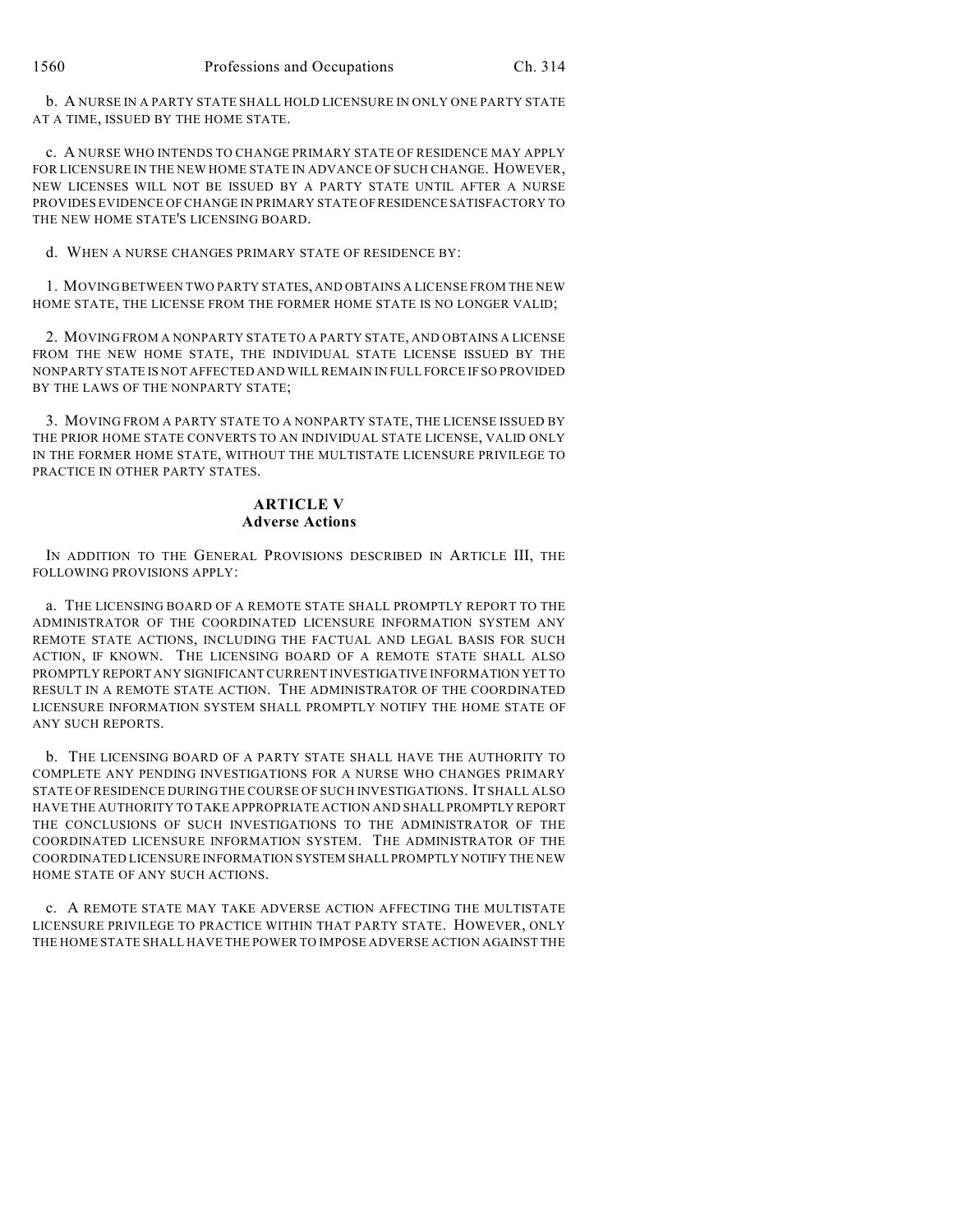LICENSE ISSUED BY THE HOME STATE.

d. FOR PURPOSES OF IMPOSING ADVERSE ACTION, THE LICENSING BOARD OF THE HOME STATE SHALL GIVE THE SAME PRIORITY AND EFFECT TO REPORTED CONDUCT RECEIVED FROM A REMOTE STATE AS IT WOULD IF SUCH CONDUCT HAD OCCURRED WITHIN THE HOME STATE. IN SO DOING, IT SHALL APPLY ITS OWN STATE LAWS TO DETERMINE APPROPRIATE ACTION.

e. THE HOME STATE MAY TAKE ADVERSE ACTION BASED ON THE FACTUAL FINDINGS OF THE REMOTE STATE, SO LONG AS EACH STATE FOLLOWS ITS OWN PROCEDURES FOR IMPOSING SUCH ADVERSE ACTION.

f. NOTHING IN THIS COMPACT SHALL OVERRIDE A PARTY STATE'S DECISION THAT PARTICIPATION IN AN ALTERNATIVE PROGRAM MAY BE USED IN LIEU OF LICENSURE ACTION AND THAT SUCH PARTICIPATION SHALL REMAIN NONPUBLIC IF REQUIRED BY THE PARTY STATE'S LAWS. PARTY STATES MUST REQUIRE NURSES WHO ENTER ANY ALTERNATIVE PROGRAMS TO AGREE NOT TO PRACTICE IN ANY OTHER PARTY STATE DURING THE TERM OF THE ALTERNATIVE PROGRAM WITHOUT PRIOR AUTHORIZATION FROM SUCH OTHER PARTY STATE.

# **ARTICLE VI Additional Authorities Invested in Party State Nurse Licensing Boards**

NOTWITHSTANDING ANY OTHER POWERS, PARTY STATE NURSE LICENSING BOARDS SHALL HAVE THE AUTHORITY TO:

a. IF OTHERWISE PERMITTED BY STATE LAW, RECOVER FROM THE AFFECTED NURSE THE COSTS OF INVESTIGATIONS AND DISPOSITION OF CASES RESULTING FROM ANY ADVERSE ACTION TAKEN AGAINST THAT NURSE;

b. ISSUE SUBPOENAS FOR BOTH HEARINGS AND INVESTIGATIONS THAT REQUIRE THE ATTENDANCE AND TESTIMONY OF WITNESSES AND THE PRODUCTION OF EVIDENCE. SUBPOENAS ISSUED BY A NURSE LICENSING BOARD IN A PARTY STATE FOR THE ATTENDANCE AND TESTIMONY OF WITNESSES, OR THE PRODUCTION OF EVIDENCE FROM ANOTHER PARTY STATE SHALL BE ENFORCED IN THE LATTER STATE BY ANY COURT OF COMPETENT JURISDICTION, ACCORDING TO THE PRACTICE AND PROCEDURE OF THAT COURT APPLICABLE TO SUBPOENAS ISSUED IN PROCEEDINGS PENDING BEFORE IT. THE ISSUING AUTHORITY SHALL PAY ANY WITNESS FEES, TRAVEL EXPENSES, MILEAGE, AND OTHER FEES REQUIRED BY THE SERVICE STATUTES OF THE STATE WHERE THE WITNESSES OR EVIDENCE ARE LOCATED;

c. ISSUE CEASE AND DESIST ORDERS TO LIMIT OR REVOKE A NURSE'S AUTHORITY TO PRACTICE IN THEIR STATE;

d. PROMULGATE UNIFORM RULES AND REGULATIONS AS PROVIDED FOR IN ARTICLE VIII (c).

## **ARTICLE VII Coordinated Licensure Information System**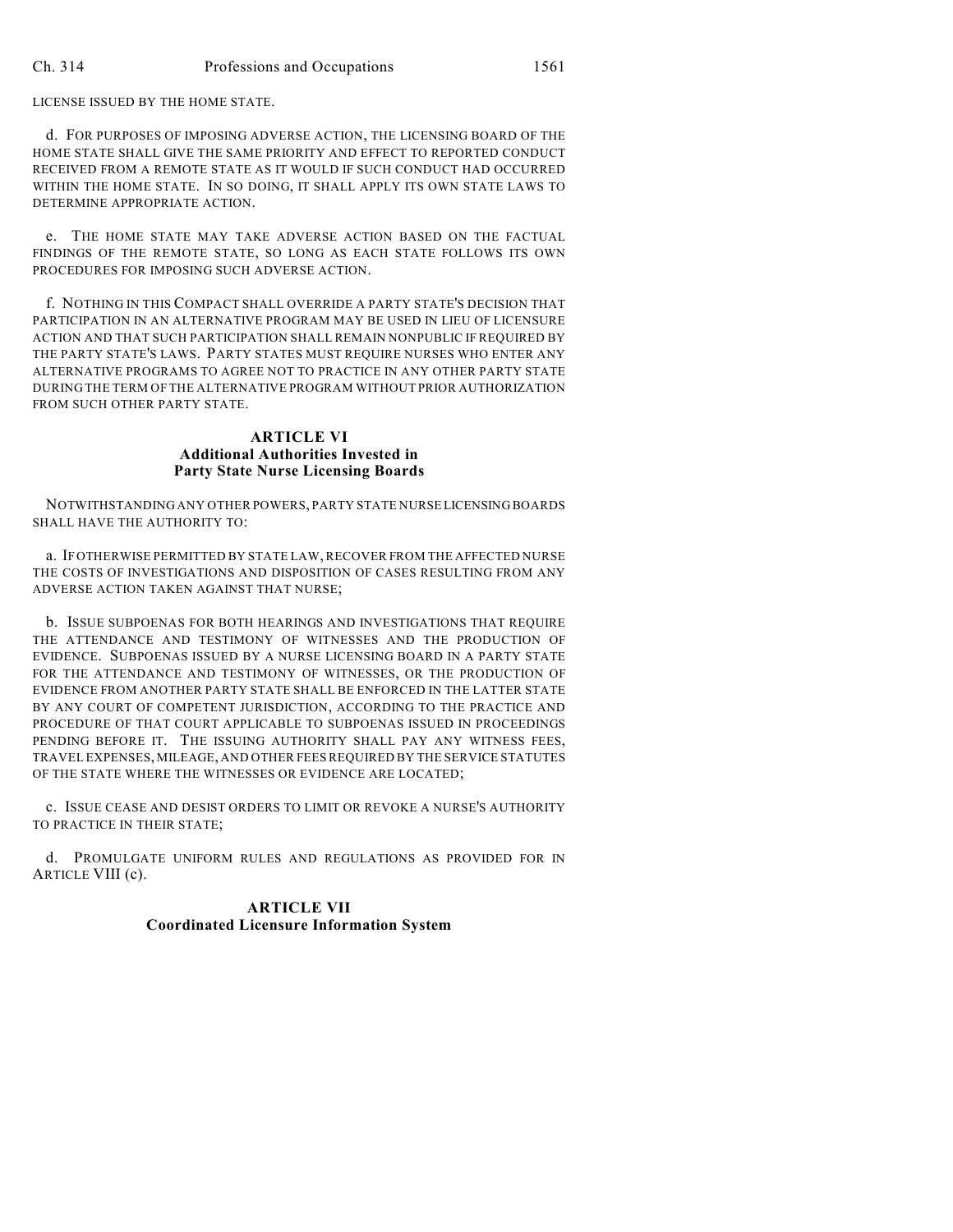a. ALL PARTY STATES SHALL PARTICIPATE IN A COOPERATIVE EFFORT TO CREATE A COORDINATED DATA BASE OF ALL LICENSED REGISTERED NURSES AND LICENSED PRACTICAL/VOCATIONAL NURSES. THIS SYSTEM WILL INCLUDE INFORMATION ON THE LICENSURE AND DISCIPLINARY HISTORY OF EACH NURSE, AS CONTRIBUTED BY PARTY STATES, TO ASSIST IN THE COORDINATION OF NURSE LICENSURE AND ENFORCEMENT EFFORTS.

b. NOTWITHSTANDING ANY OTHER PROVISION OF LAW, ALL PARTY STATES' LICENSING BOARDS SHALL PROMPTLY REPORT ADVERSE ACTIONS, ACTIONS AGAINST MULTISTATE LICENSURE PRIVILEGES, ANY CURRENT SIGNIFICANT INVESTIGATIVE INFORMATION YET TO RESULT IN ADVERSE ACTION, DENIALS OF APPLICATIONS, AND THE REASONS FOR SUCH DENIALS TO THE COORDINATED LICENSURE INFORMATION SYSTEM.

c. CURRENT SIGNIFICANT INVESTIGATIVE INFORMATION SHALL BE TRANSMITTED THROUGH THE COORDINATED LICENSURE INFORMATION SYSTEM ONLY TO PARTY STATE LICENSING BOARDS.

d. NOTWITHSTANDING ANY OTHER PROVISION OF LAW, ALL PARTY STATES' LICENSING BOARDS CONTRIBUTING INFORMATION TO THE COORDINATED LICENSURE INFORMATION SYSTEM MAY DESIGNATE INFORMATION THAT MAY NOT BE SHARED WITH NONPARTY STATES OR DISCLOSED TO OTHER ENTITIES OR INDIVIDUALS WITHOUT THE EXPRESS PERMISSION OF THE CONTRIBUTING STATE.

e. ANY PERSONALLY IDENTIFIABLE INFORMATION OBTAINED BY A PARTY STATE'S LICENSING BOARD FROM THE COORDINATED LICENSURE INFORMATION SYSTEM MAY NOT BE SHARED WITH NONPARTY STATES OR DISCLOSED TO OTHER ENTITIES OR INDIVIDUALS EXCEPT TO THE EXTENT PERMITTED BY THE LAWS OF THE PARTY STATE CONTRIBUTING THE INFORMATION.

f. ANY INFORMATION CONTRIBUTED TO THE COORDINATED LICENSURE INFORMATION SYSTEM THAT IS SUBSEQUENTLY REQUIRED TO BE EXPUNGED BY THE LAWS OF THE PARTY STATE CONTRIBUTING THAT INFORMATION, SHALL ALSO BE EXPUNGED FROM THE COORDINATED LICENSURE INFORMATION SYSTEM.

g. THE COMPACT ADMINISTRATORS, ACTING JOINTLY WITH EACH OTHER AND IN CONSULTATION WITH THE ADMINISTRATOR OF THE COORDINATED LICENSURE INFORMATION SYSTEM, SHALL FORMULATE NECESSARY AND PROPER PROCEDURES FOR THE IDENTIFICATION, COLLECTION, AND EXCHANGE OF INFORMATION UNDER THIS COMPACT.

#### **ARTICLE VIII Compact Administration and Interchange of Information**

a. THE HEAD OF THE NURSE LICENSING BOARD, OR HIS OR HER DESIGNEE, OF EACH PARTY STATE SHALL BE THE ADMINISTRATOR OF THIS COMPACT FOR HIS OR HER STATE.

b. THE COMPACT ADMINISTRATOR OF EACH PARTY STATE SHALL FURNISH TO THE COMPACT ADMINISTRATOR OF EACH OTHER PARTY STATE ANY INFORMATION AND DOCUMENTS INCLUDING, BUT NOT LIMITED TO, A UNIFORM DATA SET OF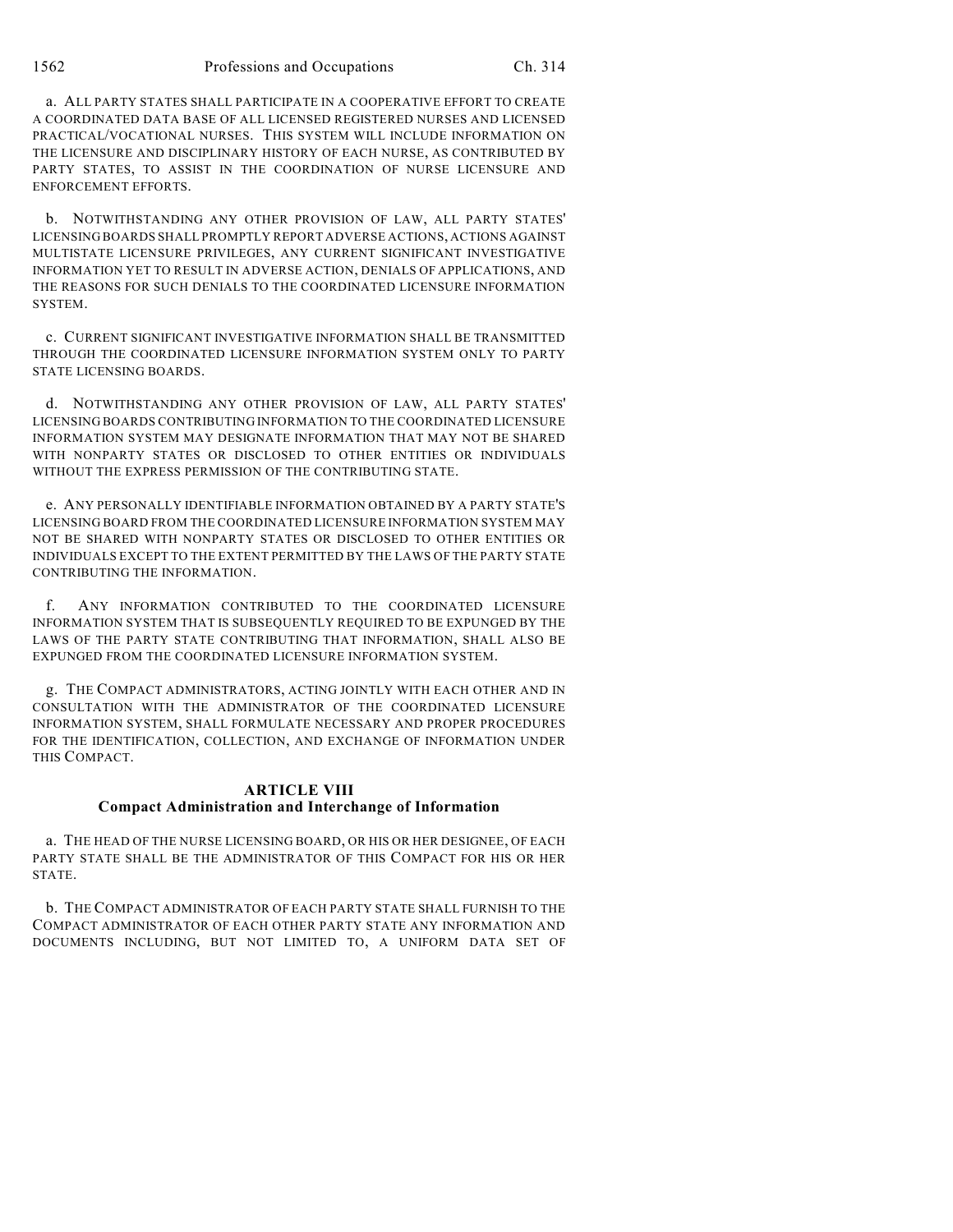INVESTIGATIONS, IDENTIFYING INFORMATION, LICENSURE DATA, AND DISCLOSABLE ALTERNATIVE PROGRAM PARTICIPATION INFORMATION TO FACILITATE THE ADMINISTRATION OF THIS COMPACT.

c. COMPACT ADMINISTRATORS SHALL HAVE THE AUTHORITY TO DEVELOP UNIFORM RULES TO FACILITATE AND COORDINATE IMPLEMENTATION OF THIS COMPACT. THESE UNIFORM RULES SHALL BE ADOPTED BY PARTY STATES, UNDER THE AUTHORITY INVESTED UNDER ARTICLE VI (d).

## **ARTICLE IX Immunity**

NO PARTY STATE OR THE OFFICERS, EMPLOYEES, OR AGENTS OF A PARTY STATE'S NURSE LICENSING BOARD WHO ACT IN ACCORDANCE WITH THE PROVISIONS OF THIS COMPACT SHALL BE LIABLE ON ACCOUNT OF ANY ACT OR OMISSION IN GOOD FAITH WHILE ENGAGED IN THE PERFORMANCE OF THEIR DUTIES UNDER THIS COMPACT. GOOD FAITH IN THIS ARTICLE SHALL NOT INCLUDE WILLFUL MISCONDUCT, GROSS NEGLIGENCE, OR RECKLESSNESS.

## **ARTICLE X Entry into Force, Withdrawal and Amendment**

a. THIS COMPACT SHALL ENTER INTO FORCE AND BECOME EFFECTIVE AS TO ANY STATE WHEN IT HAS BEEN ENACTED INTO THE LAWS OF THAT STATE. ANY PARTY STATE MAY WITHDRAW FROM THIS COMPACT BY ENACTING A STATUTE REPEALING THE SAME, BUT NO SUCH WITHDRAWAL SHALL TAKE EFFECT UNTIL SIX MONTHS AFTER THE WITHDRAWING STATE HAS GIVEN NOTICE OF THE WITHDRAWAL TO THE EXECUTIVE HEADS OF ALL OTHER PARTY STATES.

b. NO WITHDRAWAL SHALL AFFECT THE VALIDITY OR APPLICABILITY BY THE LICENSING BOARDS OF STATES REMAINING PARTY TO THE COMPACT OF ANY REPORT OF ADVERSE ACTION OCCURRING PRIOR TO THE WITHDRAWAL.

c. NOTHING CONTAINED IN THIS COMPACT SHALL BE CONSTRUED TO INVALIDATE OR PREVENT ANY NURSE LICENSURE AGREEMENT OR OTHER COOPERATIVE ARRANGEMENT BETWEEN A PARTY STATE AND A NONPARTY STATE THAT IS MADE IN ACCORDANCE WITH THE OTHER PROVISIONS OF THIS COMPACT.

d. THIS COMPACT MAY BE AMENDED BY THE PARTY STATES. NO AMENDMENT TO THIS COMPACT SHALL BECOME EFFECTIVE AND BINDING UPON THE PARTY STATES UNLESS AND UNTIL IT IS ENACTED INTO THE LAWS OF ALL PARTY STATES.

# **ARTICLE XI Construction and Severability**

a. THIS COMPACT SHALL BE LIBERALLY CONSTRUED SO AS TO EFFECTUATE THE PURPOSES THEREOF. THE PROVISIONS OF THIS COMPACT SHALL BE SEVERABLE AND IF ANY PHRASE, CLAUSE, SENTENCE, OR PROVISION OF THIS COMPACT IS DECLARED TO BE CONTRARY TO THE CONSTITUTION OF ANY PARTY STATE OR OF THE UNITED STATES OR THE APPLICABILITY THEREOF TO ANY GOVERNMENT, AGENCY, PERSON OR CIRCUMSTANCE IS HELD INVALID, THE VALIDITY OF THE REMAINDER OF THIS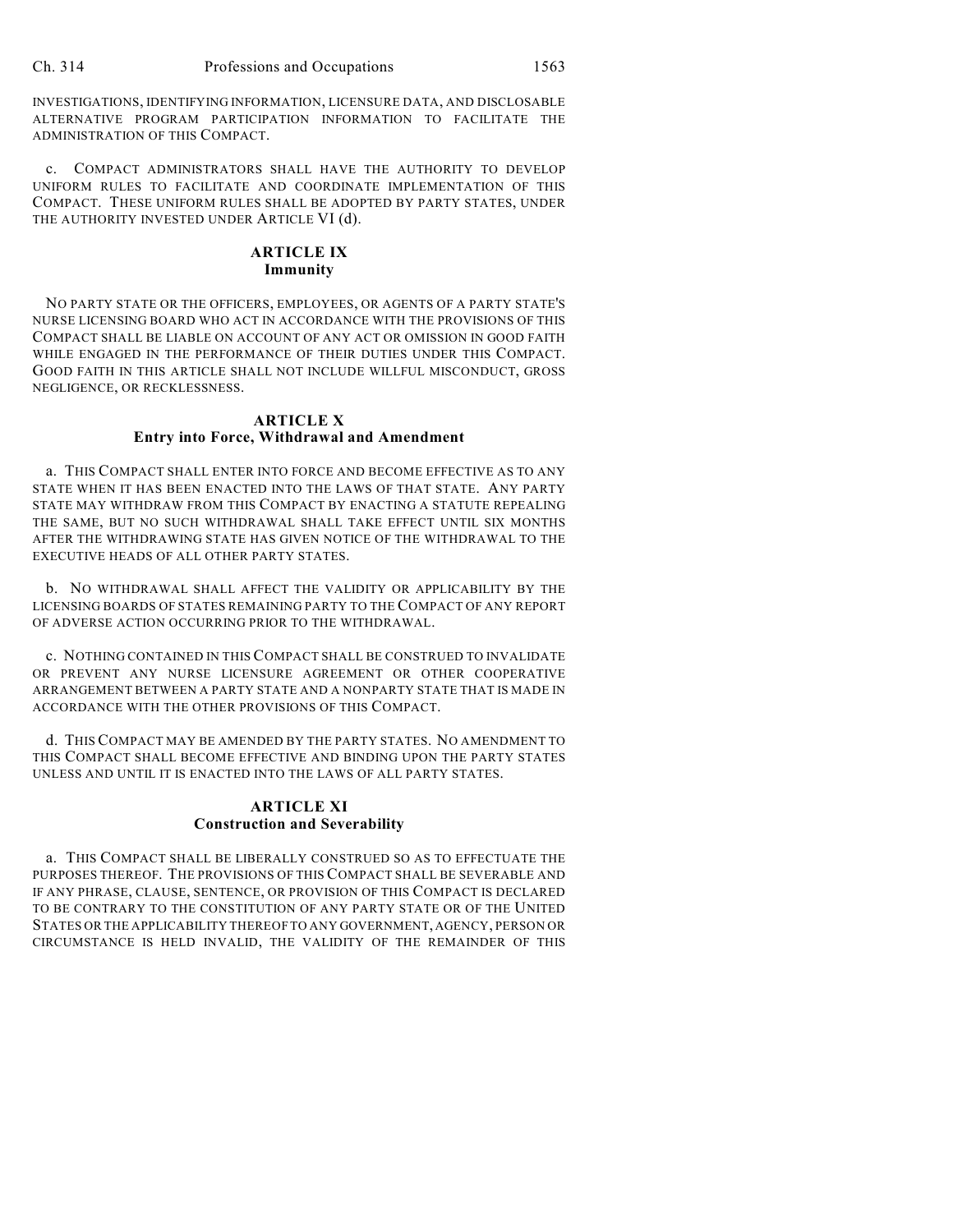COMPACT AND THE APPLICABILITY THEREOF TO ANY GOVERNMENT, AGENCY, PERSON, OR CIRCUMSTANCE SHALL NOT BE AFFECTED THEREBY. IF THIS COMPACT SHALL BE HELD CONTRARY TO THE CONSTITUTION OF ANY STATE PARTY, THE COMPACT SHALL REMAIN IN FULL FORCE AND EFFECT AS TO THE REMAINING PARTY STATES AND IN FULL FORCE AND EFFECT AS TO THE PARTY STATE AFFECTED AS TO ALL SEVERABLE MATTERS.

b. IN THE EVENT PARTY STATES FIND A NEED FOR SETTLING DISPUTES ARISING UNDER THIS COMPACT:

1. THE PARTY STATES MAY SUBMIT THE ISSUES IN DISPUTE TO AN ARBITRATION PANEL THAT WILL BE COMPRISED OF AN INDIVIDUAL APPOINTED BY THE COMPACT ADMINISTRATOR IN THE HOME STATE; AN INDIVIDUAL APPOINTED BY THE COMPACT ADMINISTRATOR IN THE REMOTE STATE OR STATES INVOLVED; AND AN INDIVIDUAL MUTUALLY AGREED UPON BY THE COMPACT ADMINISTRATORS OF ALL THE PARTY STATES INVOLVED IN THE DISPUTE.

2. THE DECISION OF A MAJORITY OF THE ARBITRATORS SHALL BE FINAL AND BINDING.

**SECTION 4.** 24-34-102, Colorado Revised Statutes, is amended BY THE ADDITION OF A NEW SUBSECTION to read:

**24-34-102. Division of registrations - creation - duties of division and department heads - definitions - license, registration, or certification renewal and reinstatement.** (4.5) IT IS THE INTENT OF THE GENERAL ASSEMBLY THAT THE EMPLOYEES AUTHORIZED IN S.B.06-20, ENACTED BY THE SECOND REGULAR SESSION OF THE SIXTY-FIFTH GENERAL ASSEMBLY, FOR THE IMPLEMENTATION OF THE "NURSE LICENSURE COMPACT", PART 32 OF ARTICLE 60 OF THIS TITLE, BE FUNDED ONLY FOR THE FISCAL YEARS 2006-2007 AND 2007-2008. THE SALARIES TO BE PAID SUCH EMPLOYEES SHALL BE WITHIN THE APPROPRIATION MADE BY THE GENERAL ASSEMBLY FOR SUCH FISCAL YEARS.

**SECTION 5. Appropriation.** (1) In addition to any other appropriation, there is hereby appropriated, out of any moneys in the division of registrations cash fund created in section 24-34-105 (2) (b) (I), Colorado Revised Statutes, not otherwise appropriated, to the department of regulatory agencies, for allocation to the executive director's office, for the fiscal year beginning July 1, 2006, the sum of ten thousand three hundred twelve dollars (\$10,312), or so much thereof as may be necessary, for the implementation of this act.

(2) In addition to any other appropriation, there is hereby appropriated, out of any moneys in the division of registrations cash fund created in section 24-34-105 (2) (b) (I), Colorado Revised Statutes, not otherwise appropriated, to the department of regulatory agencies, for allocation to the division of registrations, for the board of nursing, for the fiscal year beginning July 1, 2006, the sum of three hundred seventeen thousand one hundred forty-nine dollars (\$317,149), and 2.0 FTE, or so much thereof as may be necessary, for the implementation of this act.

(3) In addition to any other appropriation, there is hereby appropriated to the department of law, for the fiscal year beginning July 1, 2006, the sum of ten